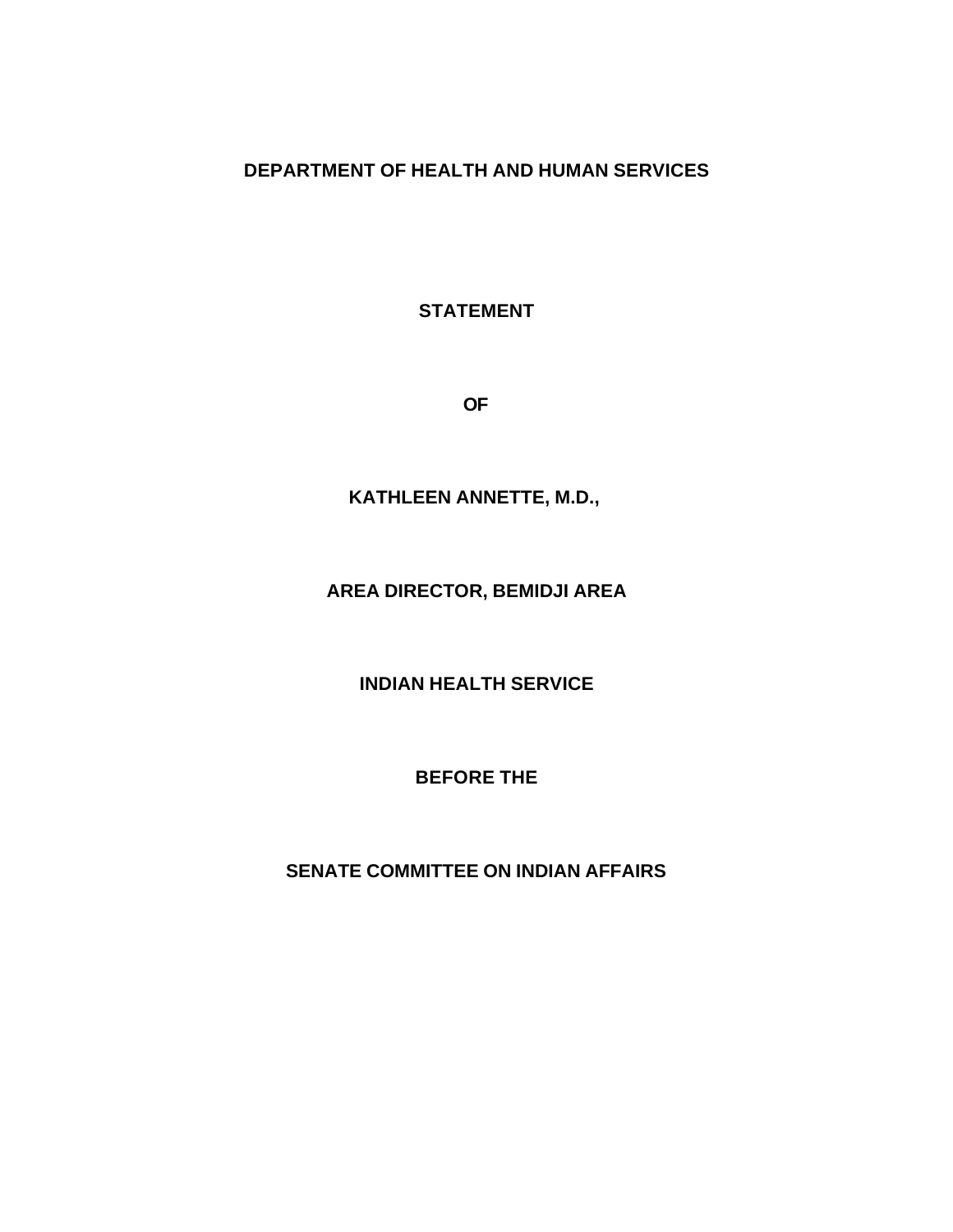## **JULY 10, 2002**

## **STATEMENT OF THE INDIAN HEALTH SERVICE OVERSIGHT HEARING ON NATIVE AMERICAN ELDER HEALTH ISSUES July 10, 2002**

Mr. Chairman and Members of the Committee: Good morning. I am Dr. Kathleen Annette, Area Director of the Bemidji Area Indian Health Service (IHS). Today I am accompanied by Dr. Bruce Finke, Elder Health Specialist, and Dr. Craig Vanderwagen, Acting Chief Medical Officer, (IHS). We are pleased to have this opportunity to testify on the Native American Elder Health Issues.

The IHS has the responsibility for the delivery of health services to Federally-recognized American Indians and Alaska Natives (AI/AN**'**s) through a system of IHS, tribal, and urban (I/T/U) operated facilities and programs based on treaties, judicial determinations, and Acts of Congress. In carrying out our statutory responsibility to provide health care services to Indian tribes in accordance with Federal statutes or treaties, we have taken it as our mission to raise the physical, mental, social, and spiritual health of American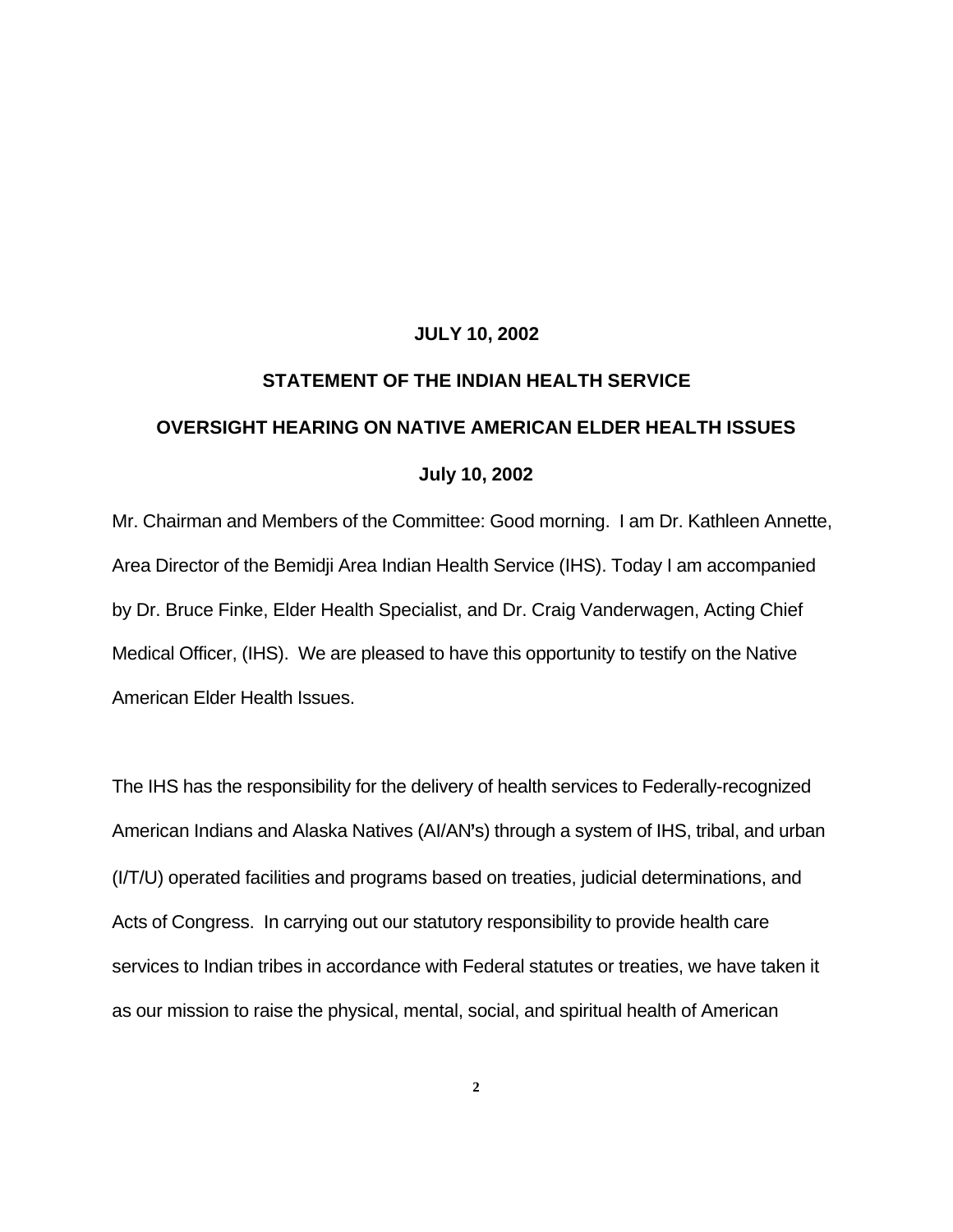Indians and Alaska Natives to the highest level, in partnership with the population we serve. The agency goal is to assure that comprehensive, culturally acceptable personal and public health services are available and accessible to the service population. The mission and goal are addressed through four agency strategic objectives, which are to 1) improve health status; 2) provide health services; 3) assure partnerships and consultation with IHS, Tribal, and Urban programs; and 4) perform core functions and advocacy.

The American Indian and Alaska Native (AI/AN) elder population is rapidly growing and the AI/AN population as a whole is aging (increasing 23% between 1990 and 2000 census). With death rates from diabetes five times the national norms and those of kidney disease three times national norms the prevalence of chronic disease among AI/AN elders continues to increase, contributing to a frail, medically complicated elder population with increasing long-term care needs. You will hear testimony from the National Resource Center on Native American Aging regarding the prevalence rates for functional impairment among AI/AN elders. To our knowledge, this is the best data available on this subject. We know that 1/3 of AI/AN elders 75 years and older have income below the poverty line (over twice that of the national norm). We know that the majority of elders live on or near tribal homelands, while younger family members often move off reservation in search of economic and educational opportunities.

To meet the needs of this rapidly expanding population, the Indian Health Service, through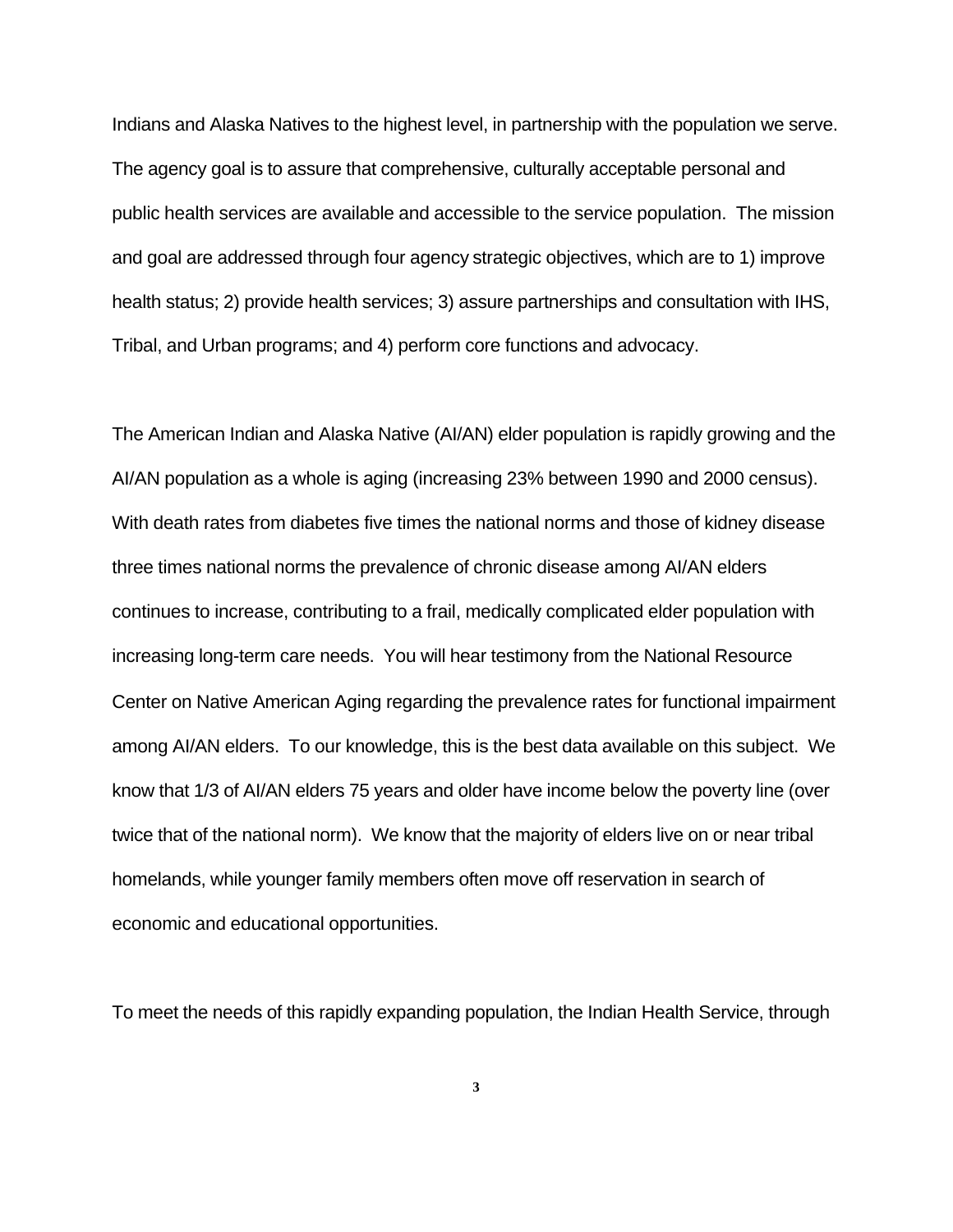the Directors Initiative on Elder Health, has focused our efforts in three areas. First, is in the area of infrastructure development for long-term care service delivery for AI/AN elders. Second is the development of improved clinical expertise in clinical geriatric care. Third is in the area of improved palliative and end-of-life care.

Long-term care can be understood as an array of social and health care services which support an individual who has needs for assistance in activities of daily living. These needs range from chore services or transportation to full around-the-clock care. While AI/AN communities continue to provide the majority of care through immediate and extended family, this rapidly growing elder population and these demographic shifts have created an urgent need for both services and systems of care to support families as they care for elders.

An example comes from one of our hospitals. A 95 year old elder, mother of 6, lives in the home her now deceased husband built for their family. Her seventy year old daughter provides around the clock care for her, including bathing and feeding, while still managing the family livestock. Other family members help out. An eighty year old sister stays with the elder while her daughter goes shopping or tends the stock. Grandsons find time between work and home responsibilities to haul wood and water. The elder was recently hospitalized for pneumonia and a small bedsore and on discharge, the family gathered to discuss where she could best be cared for. All of her remaining sisters and many of their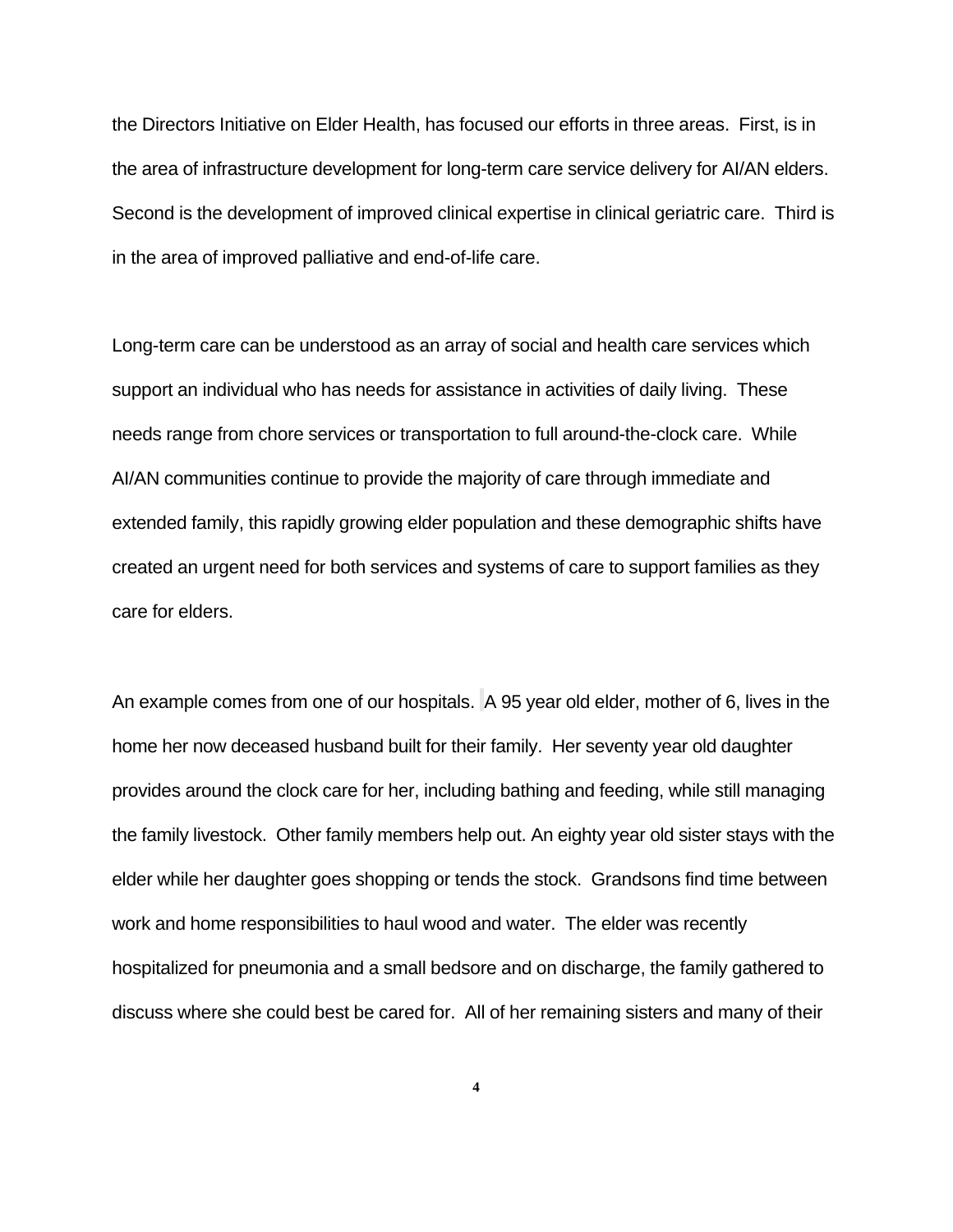children came, and all agreed that she would want to remain in her home. Her daughter was clear that she wanted to continue to care for her. Equipment was arranged for the home, including a manual hospital bed (there is no electricity to the home), a special mattress, a bedside commode (there is no running water in the home), episodic home health nursing (under the Medicare program), and limited personal care services (three hours a day), funded through the state home and community based care program and provided by the tribal home care agency. Referrals were sent to the tribal housing authority for housing modification. At a recent home visit (done after clinic hours) the primary physician found that the elder had gained weight since discharge and healed her bedsore. Her daughter was still providing the care, assisted by some family members. It has been a difficult time for her, but she still feels that she wants her mother to remain in her own home.

This example depicts the challenging setting in which elder AI/AN's receive their health care. It important to note that this Indian elder has family that can assist with her health care. However, for most Indian elders they do not have family members who can assist with their care.

Long-term care services at the community level are funded through a variety of resources, including IHS, Tribal funds, Medicaid, Administration on Aging (AoA), Department of Veterans Affairs (DVA), state home and community-based care programs, and federally funded housing programs. Each of these resources has unique eligibility requirements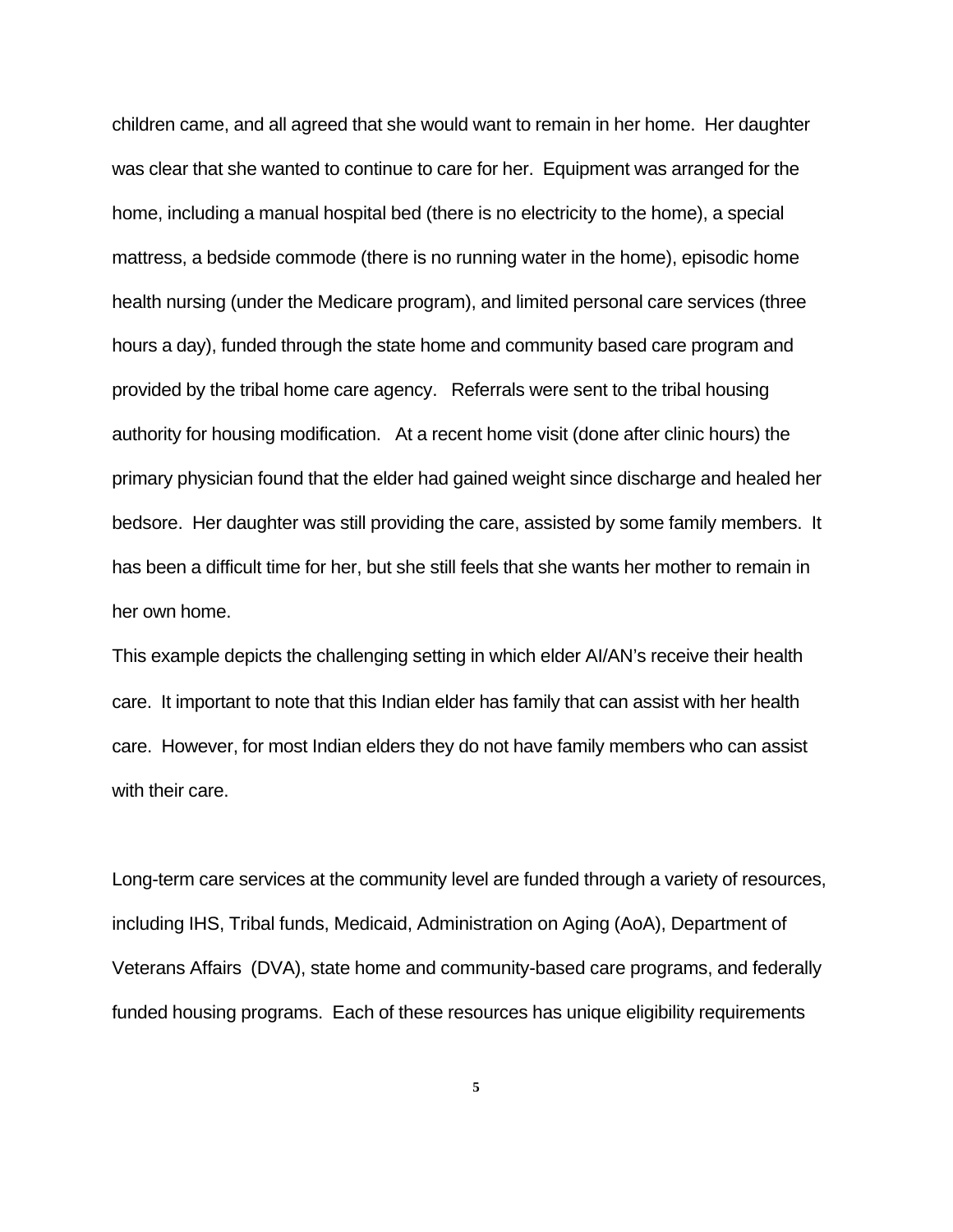and limitations of scope and none of them provides for coordination of services from disparate sources. An efficient and effective system of long-term care would make use of all available resources, integrating and coordinating services to assist families in the care of their elders.

Long-term care is not culture neutral. The way systems are developed and implemented can have significant impact on the cultural and spiritual health of the community. For this reason and others, planning and infrastructure development for long-term care service delivery must be at the tribal level. The IHS is working to enhance capacity for the delivery of long-term care services and to assist tribes to develop long-term care services and systems in several ways. First by refocusing existing IHS resources to meet elders' longterm care needs. An example of this includes enhanced case management, skilled nursing visits, and family support and education through the Community Health Nursing Program. These efforts are dependent both on local health care priorities and on the degree of organization of local systems to care for elders. Second, through technical assistance and capacity building efforts to support the development of tribally based systems of long-term care. Third, through coordination with other federal agencies to improve access to existing resources and to develop new resources for long-term care services.

Recent efforts include the following: In April 2002 the IHS, with the collaboration of the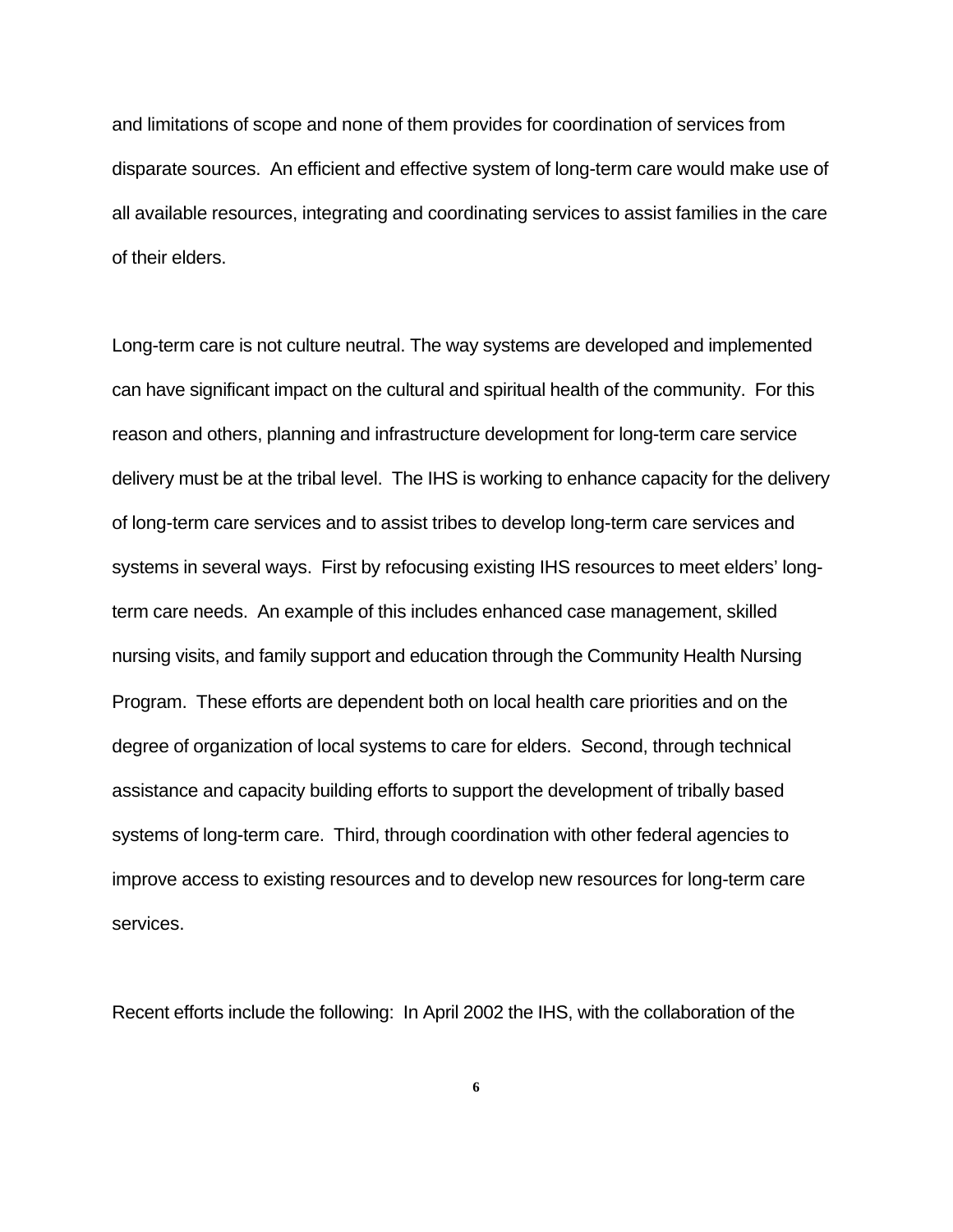Administration on Aging and the National Indian Council on Aging (NICOA), held a Roundtable on Long-Term Care. Experts in Indian health and long-term care from throughout Indian country were invited to identify and address key issues in long-term care. The findings of this Roundtable now help to guide our efforts. A copy of the Roundtable Report can be provided to the Committee.

The IHS is co-leading a working group within the Department of Health and Human Services (DHHS) whose goal is to coordinate federal resources to assist tribes as they develop long-term care services and systems. Participating agencies include IHS, Centers for Medicare and Medicaid Services (CMS), Administration for Native Americans (ANA), and AoA. We intend to involve agencies from outside DHHS such as Housing and Urban Development (HUD), and DVA in this effort as well.

The agency is in the planning stages for the development of a technical assistance center for tribes developing long-term care services. This center will make use of existing expertise throughout Indian country, including the National Indian Council on Aging and the National Resource Center on Native American Aging.

Developing clinical expertise in geriatric care involves special challenges in our decentralized, primary care oriented system. Our strategy is to focus on the provision of excellent geriatric care within primary care rather than on development of specialty